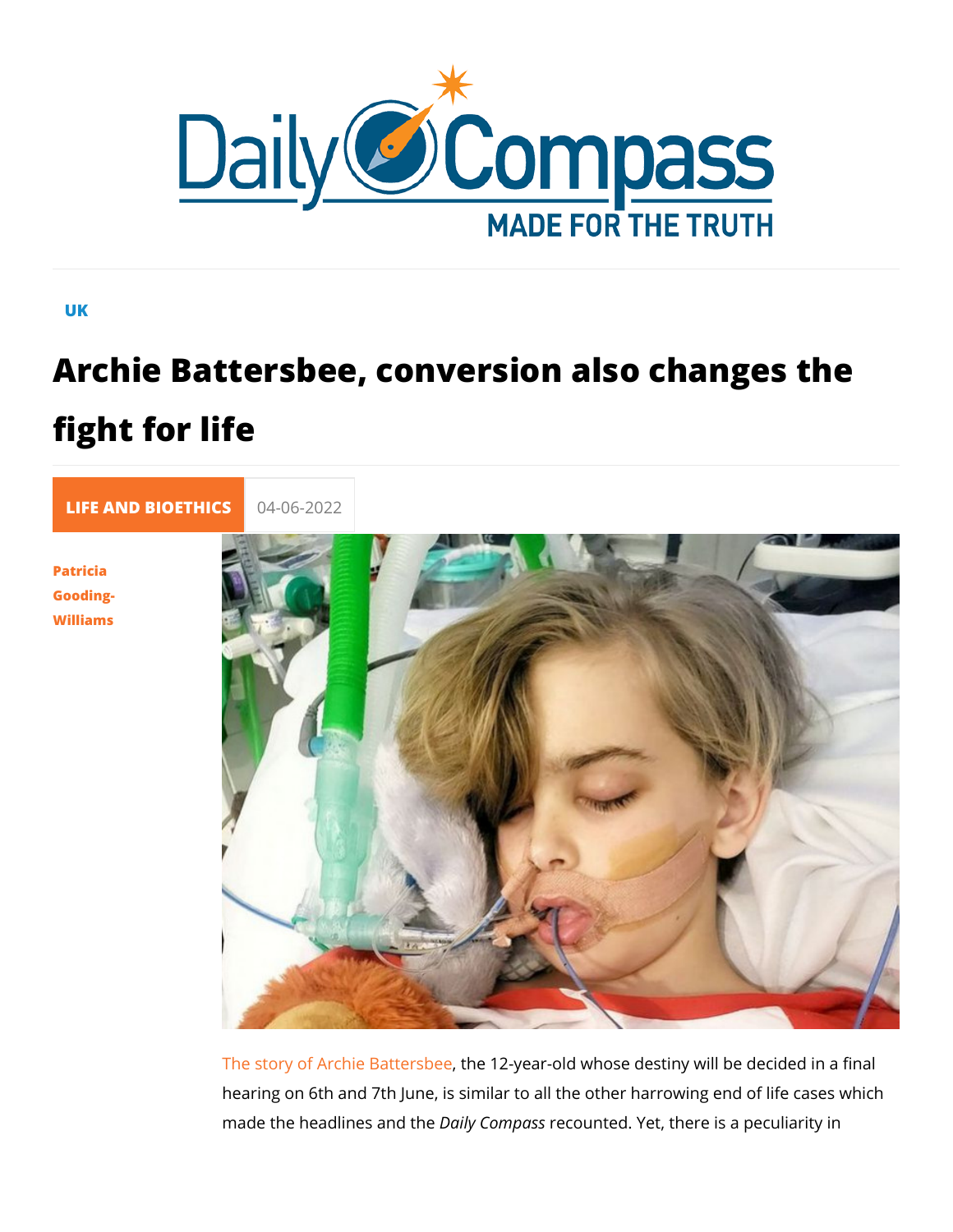Archie's story which makes it also unique. It's diversity stems from the fact, his tragic accident prompted the entire family's conversion to the Christian faith. This is the novelty which convinced Hollie the only way to fight Archie's cause and obtain legal victory was through prayer not public protests.

**Anyone who has suffered the traumatic experience** of having a seriously ill child or one who's life is in grave danger, can testify how complicated and agonisingly difficult it is to consider that child from the perspective of eternal life. Yet, this is the decision Archie's family took last Easter Monday. Exactly one day after Archie's baptism on Easter Sunday, each member of the family was baptised a Catholic. This is the key to the radical way Hollie Dance judges the harsh events of her daily life. Numerous times in television interviews, torn with emotion and in tears, she repeatedly tells viewers, "God is the only one who should take my son's life".

**Since Archie's recovery in hospital,** Hollie and her children use social media to keep friends and family informed of Archie's progress and to invite anyone who reads their posts to pray for Archie. In less than two weeks, prayer groups from numerous countries around the world responded to Hollie Dance's request. Ella, Archie's sister-inlaw told the Daily Compass, "they never imagined they would receive a response like this, there's countless posts carrying the symbol of praying hands from people in Italy, Spain, America, England, Australia and Ukraine". "All these loving messages give Hollie and the family strength, it's overwhelming".

**As the number of followers praying for Archie increased,** Hollie decided to invite everyone to pray together once a week. Every Sunday evening at 19:00 in the UK, a prayer service takes place beside Archie's bed on Hollie's Facebook page. While the camera remains focused on a small table of soft toys below a bulletin board pinned full of get-well cards and letters, the hospital chaplain's peaceful voice can be heard offering prayers of healing for Archie. And as Archie lies in his hospital bed, he too has become an instrument of evangelisation and hope for the world. While Hollie has become a point of reference for thousands.

**Still, the situation is so fraught with tension** that recently Hollie posted a reminder: we want your support and prayers not protests. She was referring to the posts on her Facebook page that follow every High Court hearing. Please don't write "messages of anger and hate against the hospital and staff", she wrote. "What would we have done if we lived somewhere else like America where we would have had to pay millions for a case like Archie?" It's a privilege to live in "a country with a welfare state". She praised the nurses who take care of Archie everyday, who exceed their professional duty. They